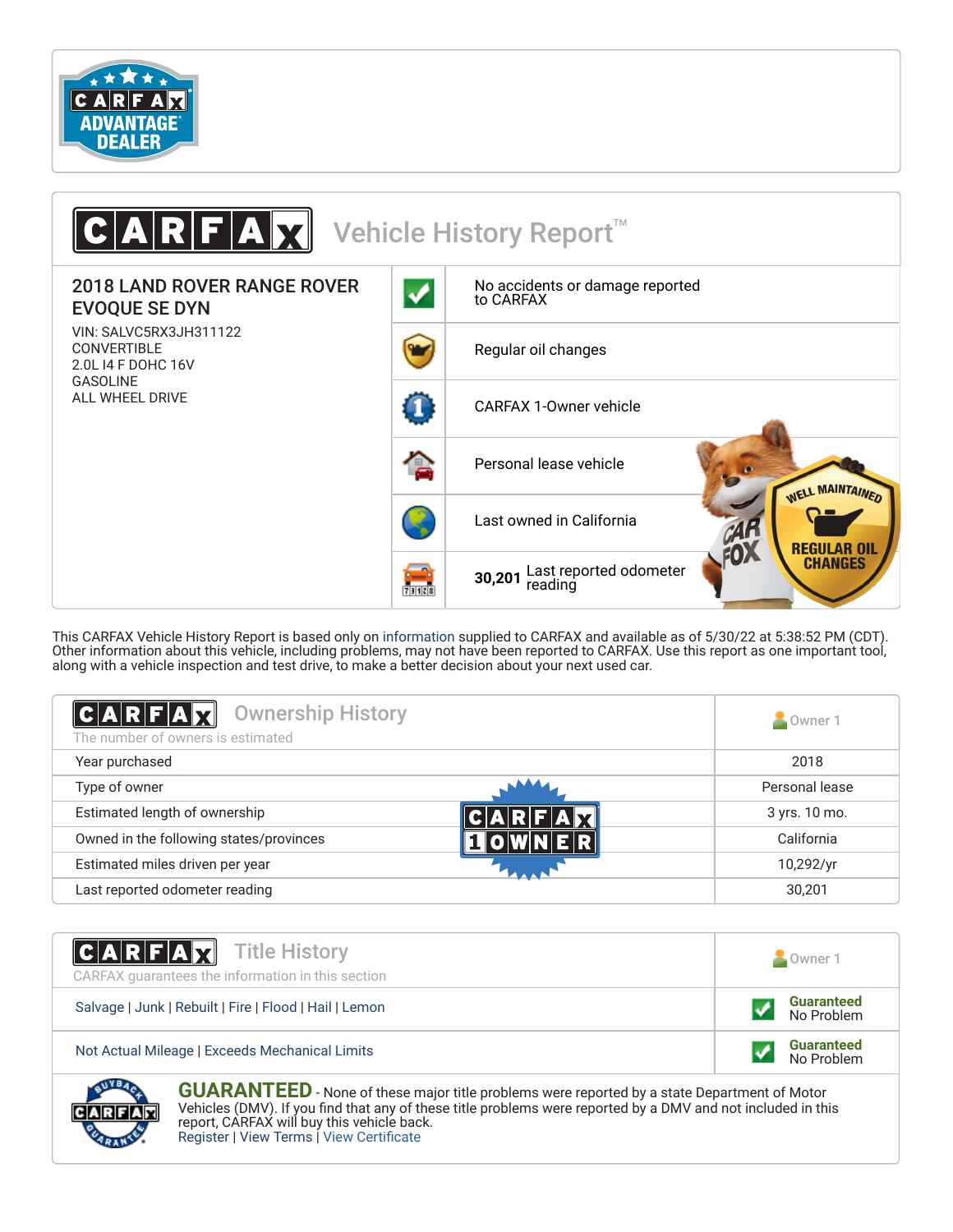<span id="page-1-0"></span>

| <b>Additional History</b><br>$A$ $R$ $F$<br>Not all accidents / issues are reported to CARFAX                                      | Owner 1                  |
|------------------------------------------------------------------------------------------------------------------------------------|--------------------------|
| <b>Total Loss</b><br>No total loss reported to CARFAX.                                                                             | No Issues Reported       |
| <b>Structural Damage</b><br>No structural damage reported to CARFAX.                                                               | No Issues Reported       |
| Airbag Deployment<br>No airbag deployment reported to CARFAX.                                                                      | No Issues Reported       |
| <b>Odometer Check</b><br>No indication of an odometer rollback.                                                                    | No Issues Indicated      |
| Accident / Damage<br>No accidents or damage reported to CARFAX.                                                                    | No Issues Reported<br>✔  |
| <b>Manufacturer Recall</b><br>No open recalls reported to CARFAX. Check with an authorized Land Rover dealer for any open recalls. | No Recalls Reported<br>✔ |
| <b>Basic Warranty</b><br>Original warranty estimated to have 3 months or 19,799 miles remaining.                                   | <b>Warranty Active</b>   |

<span id="page-1-1"></span>

| $C A R F A \chi $             |                | <b>Detailed History</b>                                                                                                                         |                                                                                                                                                                                                           |
|-------------------------------|----------------|-------------------------------------------------------------------------------------------------------------------------------------------------|-----------------------------------------------------------------------------------------------------------------------------------------------------------------------------------------------------------|
| Owner 1<br>Purchased:<br>2018 |                | Low mileage! This owner drove less than<br>the industry average of 15,000 miles per<br>year.                                                    | Personal Lease Vehicle<br>10,292 mi/yr                                                                                                                                                                    |
| Date                          | <b>Mileage</b> | Source                                                                                                                                          | <b>Comments</b>                                                                                                                                                                                           |
| 05/14/2018                    | 13             | LandRover Jaguar Mission Viejo<br>Mission Viejo, CA<br>949-973-9800<br>jaguarmissionviejo.com/<br>3.9 / 5.0<br>34 Verified Reviews              | Vehicle serviced<br>- Pre-delivery inspection completed                                                                                                                                                   |
| 07/23/2018                    |                | Land Rover South Bay<br>Redondo Beach, CA<br>310-975-6999<br>landroversouthbay.com<br>4.3 / 5.0<br>99 Verified Reviews<br>80 Customer Favorites | C Vehicle serviced<br>- Pre-delivery inspection completed                                                                                                                                                 |
| 07/23/2018                    | 35             | California<br>Motor Vehicle Dept.<br>Studio City, CA                                                                                            | <b>Odometer reading reported</b>                                                                                                                                                                          |
| 08/06/2018                    |                | California<br>Motor Vehicle Dept.<br>Studio City, CA                                                                                            | Title issued or updated<br>- First owner reported<br>- Titled or registered as personal lease vehicle<br>- Loan or lien reported                                                                          |
| 06/25/2019                    | 8,185          | Land Rover South Bay<br>Redondo Beach, CA<br>310-975-6999<br>landroversouthbay.com<br>4.3 / 5.0<br>99 Verified Reviews<br>80 Customer Favorites | C Vehicle serviced<br>- Maintenance inspection completed<br>- Battery/charging system checked<br>- Brakes checked<br>- Tire condition and pressure checked<br>- Oil and filter changed<br>- Tires rotated |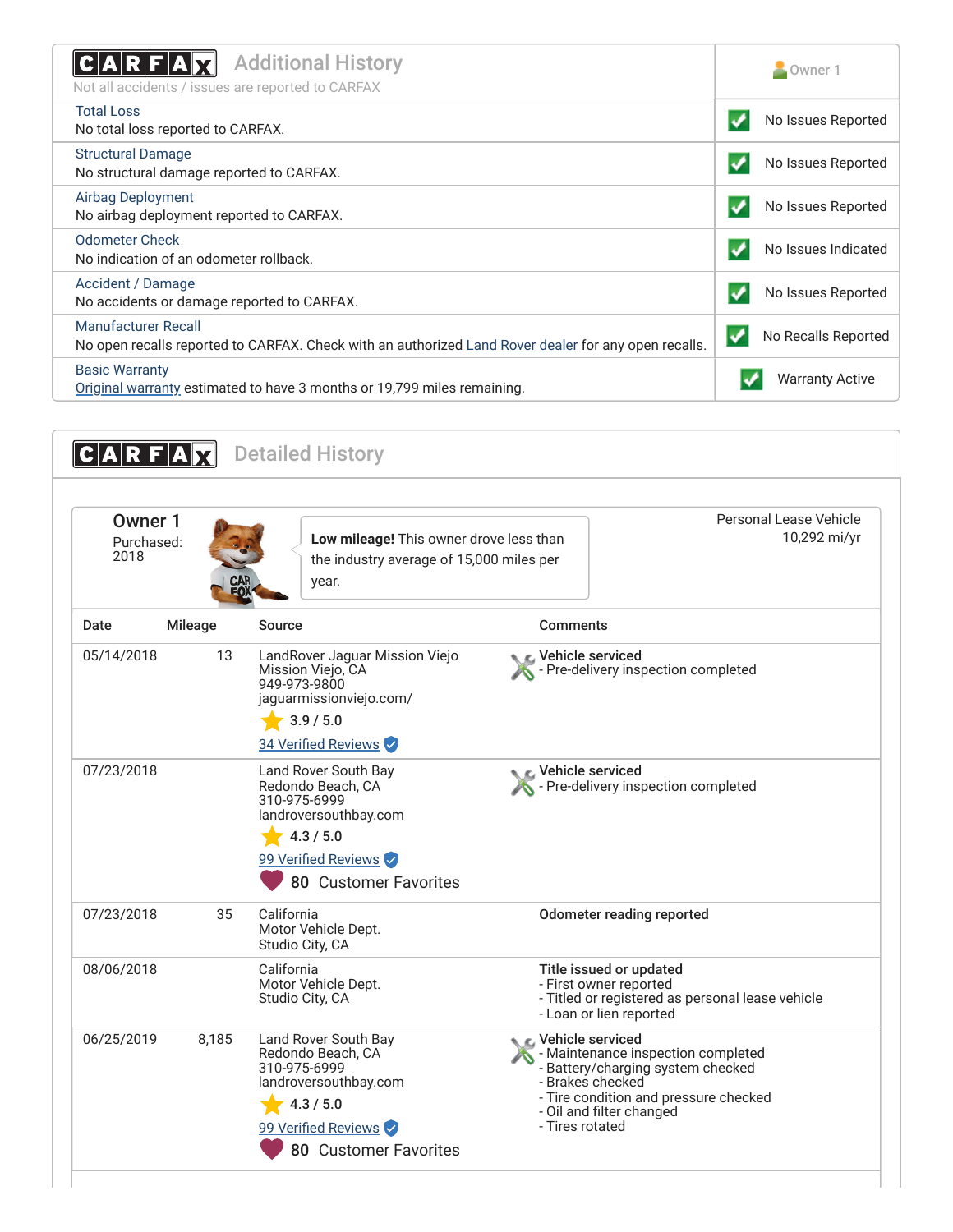| 09/30/2019                           | 11,312  | Hornburg Jaguar & Land Rover<br>West Hollywood, CA<br>310-274-5133<br>hornburgjaguar.com<br>4.4 / 5.0<br>34 Verified Reviews                           | C Vehicle serviced<br>- Maintenance inspection completed<br>- Tire condition and pressure checked<br>- PCM reprogrammed<br>- Computer reprogrammed<br>- Computer(s) checked<br>- Engine/powertrain computer/module<br>reprogrammed                      |
|--------------------------------------|---------|--------------------------------------------------------------------------------------------------------------------------------------------------------|---------------------------------------------------------------------------------------------------------------------------------------------------------------------------------------------------------------------------------------------------------|
| 11/13/2019                           | 12,230  | Hornburg Jaguar & Land Rover<br>West Hollywood, CA<br>310-274-5133<br>hornburgjaguar.com<br>4.4 / 5.0<br>34 Verified Reviews                           | C Vehicle serviced<br>- Maintenance inspection completed<br>- Tire condition and pressure checked                                                                                                                                                       |
| 06/24/2020                           | 17,900  | Land Rover South Bay<br>Redondo Beach, CA<br>310-975-6999<br>landroversouthbay.com<br>4.3 / 5.0<br>99 Verified Reviews<br><b>80 Customer Favorites</b> | <b>€</b> Vehicle serviced<br>- Maintenance inspection completed<br>- Battery/charging system checked<br>- Brakes checked<br>- Tire condition and pressure checked<br>- Oil and filter changed<br>- Tires rotated<br>- Cabin air filter replaced/cleaned |
| 07/12/2021                           | 30,201  | Land Rover Las Vegas<br>Las Vegas, NV<br>702-579-0400<br>Irly.com<br>4.7 / 5.0<br>174 Verified Reviews<br>2,099 Customer Favorites                     | C Vehicle serviced<br>- Maintenance inspection completed<br>- 30,000 mile service performed<br>- Fluids checked<br>- Tire condition and pressure checked<br>- Oil and filter changed<br>- Brakes checked                                                |
| 11/24/2021                           |         | California<br>Motor Vehicle Dept.<br>Studio City, CA                                                                                                   | Title issued or updated<br>- Duplicate title issued<br>- Loan or lien reported                                                                                                                                                                          |
|                                      |         |                                                                                                                                                        | Avoid financial headaches. Make sure<br>the loan has been paid off if you're<br>buying from a private seller. Learn More                                                                                                                                |
| <b>≀EGULAR OII</b><br><b>CHANGES</b> | ี่ ส () |                                                                                                                                                        | This vehicle's oil change history, as reported to CARFAX, follows the manufacturer's<br>recommendation. Track your service history for free at carfax.com/service.                                                                                      |
|                                      |         |                                                                                                                                                        | Have Questions? Consumers, please visit our Help Center at www.carfax.com. Dealers or Subscribers, please visit our Help Center                                                                                                                         |

at [www.carfaxonline.com](http://www.carfaxonline.com/).

**CARFAX** Glossary

## CARFAX Well Maintained - Regular Oil Changes

CARFAX identifies a "Well Maintained - Regular Oil Change" vehicle as having a regular oil change history when all its recommended oil changes, based on the vehicle's maintenance schedule, have been reported to CARFAX. CARFAX uses the manufacturer's schedule and assumes normal driving conditions. When an oil change schedule is not available, CARFAX may analyze reported service events to determine what is typical for the same make and model vehicle. Dealers and service shops may publish different recommended service schedules.

## First Owner

When the first owner(s) obtains a title from a Department of Motor Vehicles as proof of ownership.